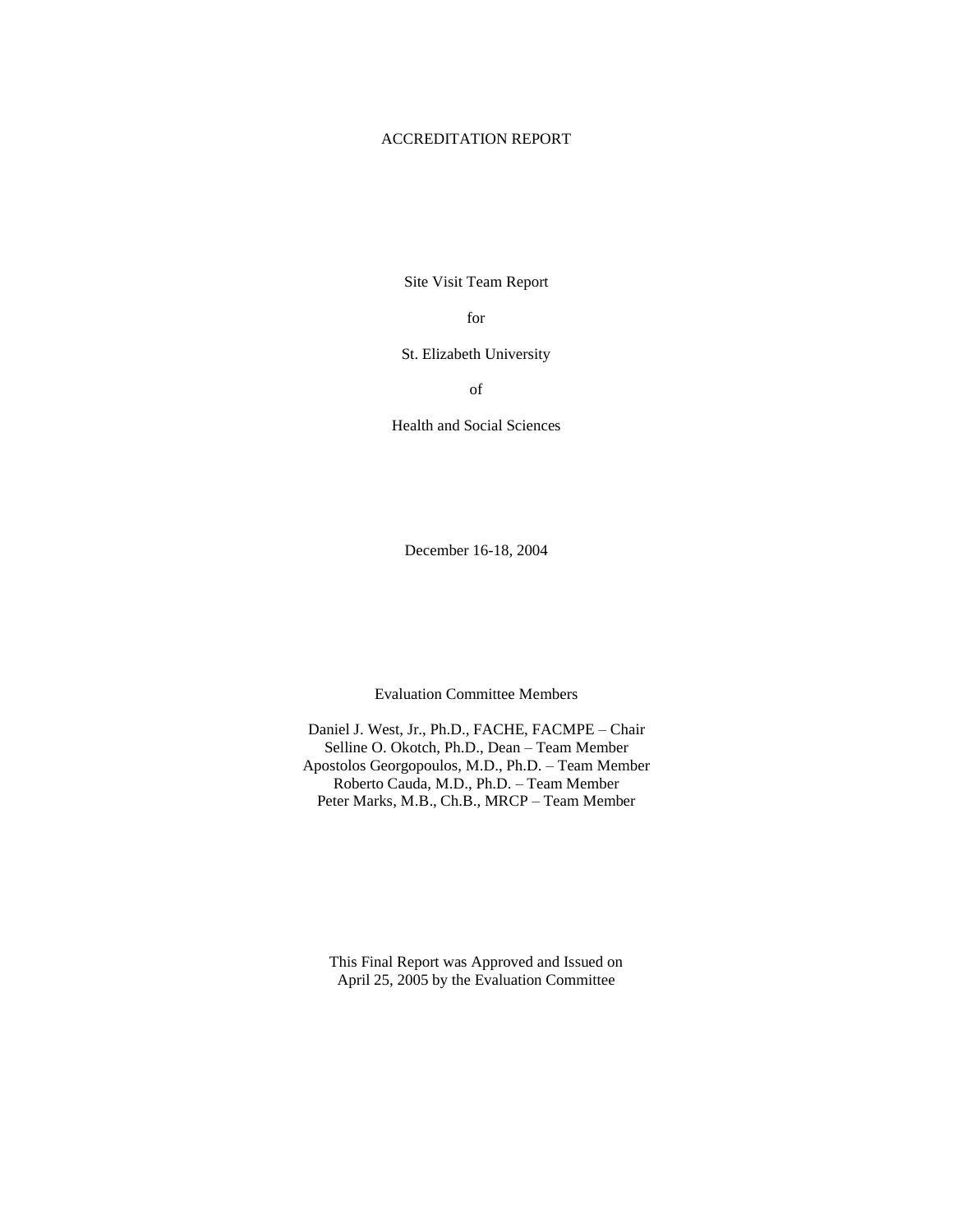# TABLE OF CONTENTS

- I. Introduction
- II. Evaluation Committee
- III. Site Visit
- IV. Evaluation Findings and Observations
	- A. General Information
	- B. St. Elizabeth University
	- C. Observations
- V. Recommendations
- VI. Accreditation Decision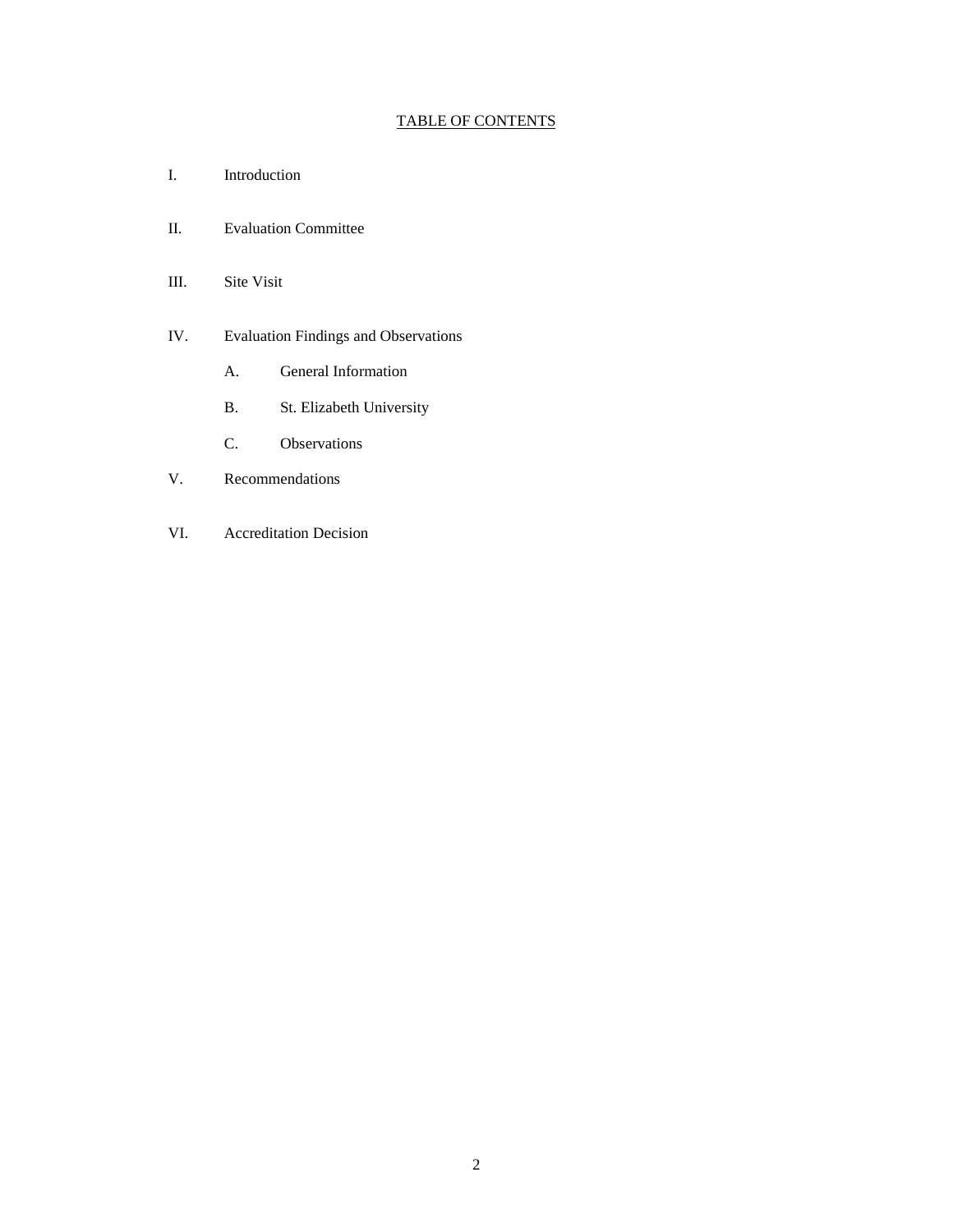### I. INTRODUCTION

This accreditation review was voluntarily requested by Dr. Vladimir Krcmery, President of St. Elizabeth University on April 26, 2004. An international, interdisciplinary team was proposed and selected to conduct the evaluation. Accreditation review criteria reflected standards from Western Europe, North America, Central Europe and Eastern Africa. St. Elizabeth University was founded as a private university in 2002. In September 2003, St. Elizabeth University received accreditation from the National Accreditation Committee of the Slovak Republic for four programs of study: nursing, laboratory medicine, social work, and public health. It was the opinion of St. Elizabeth University governing board and administration that an independent external review by an international team would help with the future development of this private university. A rigorous peer evaluation and review was conducted in the framework of self-improvement, consultation, and international collaboration from December 16-18, 2004.

An interdisciplinary site visit team was selected to conduct the review. Selection of the site visit team was made by the President of St. Elizabeth University in consultation with the Chairman of the site visit team. Members were selected based on professional qualifications, academic qualifications, scientific expertise, knowledge of accreditation standards and processes, willingness to serve as a member of an international team, familiarity with the Slovak Republic system of university education, and prior working relationships.

In preparation for the site visit each member of the accreditation committee received self-study documentation from St. Elizabeth University consisting of: incorporation documents, legal status, governing board and structure, names of academic officials, names of scientific council, survey of program, course syllabi, course content, curriculum sequence, curriculum vitae of all full-time and part-time faculty, scholarship and research summaries, program curriculum and course sequencing, description of all programs of study, characteristics of each program of study, teaching facilities and locations, community and professional affiliations, previous accreditation reports, international activities, listing of Ph.D. students, criteria for rank and tenure, foreign students, scientific and research productivity, hours of study by course and semester, mission and objectives of the school and programs, student profiles by program of study, mission statement of the university, other descriptive data concerning the university faculty and students, listing of clinic sites and locations, information on university resources, library holdings, and methods of evaluation. Additional documentation and supporting materials were made available to all evaluation committee members prior to the evaluation, during the site visit, at academic locations, and during deliberation meetings prior to the exit conference.

A preliminary site visit agenda was established by the Chair and distributed to all members of the evaluation committee. The agenda was finalized by the committee prior to the start of the site survey. Site visits to academic locations was established by the committee. The Dean was advised of specific site review content, events and times. The Chair requested additional documentation for the site visit team as required to support observations. The major areas for review at St. Elizabeth University included the following:

- I. Mission, Goals and Objectives
- II. Governance and Administration
- III. Curriculum and Teaching
- IV. Faculty and Programs of Study
- V. Students and Graduates
- VI. Research and Scholarship
- VII. Community and Professional Service
- VIII. Resources and Academic Relationships
- IX. External Affiliations

The international accreditation team was composed of six representatives from various disciplines who had experience with accreditation processes, standards and protocols. Members of the committee were from England, Austria, Africa, Italy and the United States.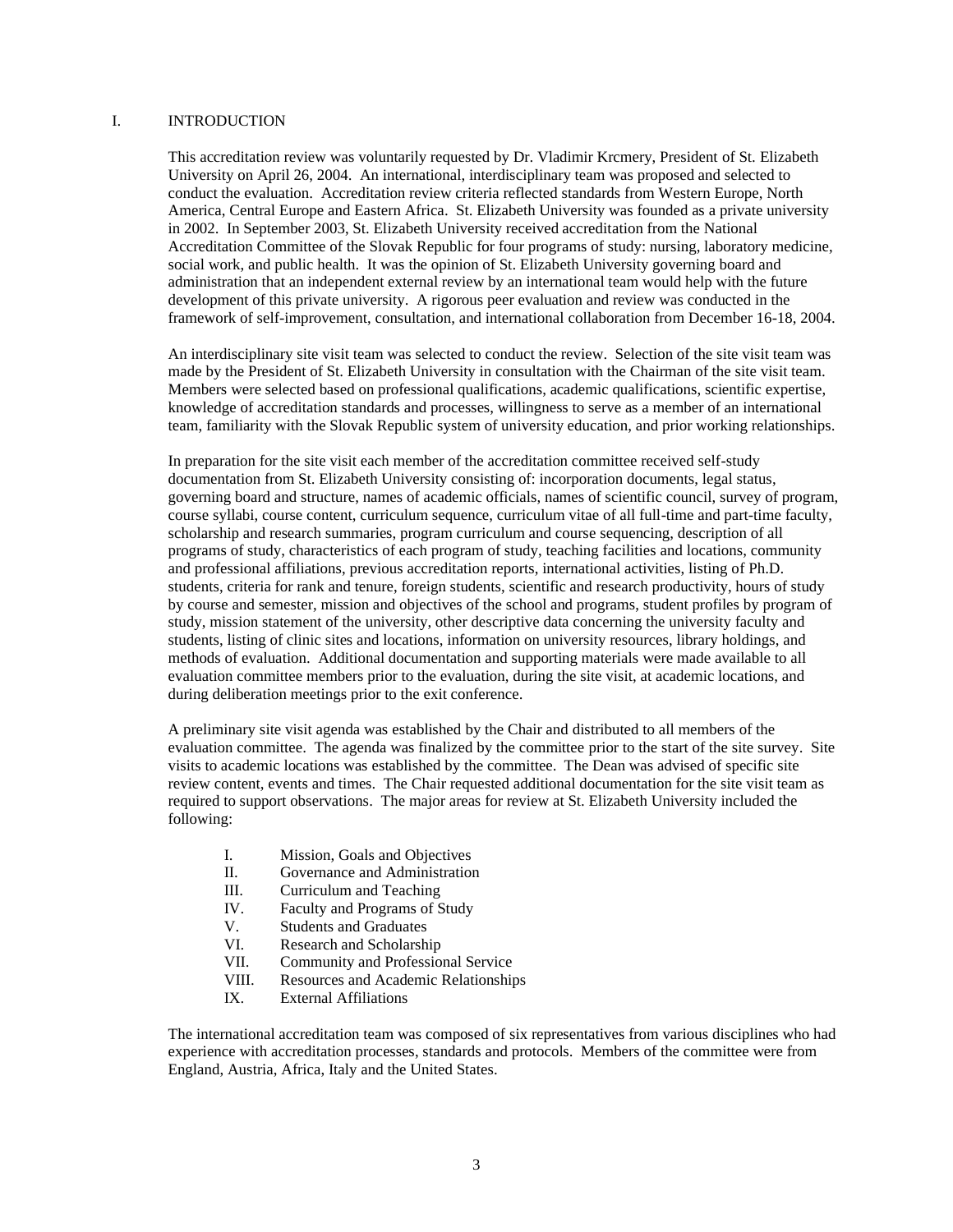This report is based on a review of the self-study document and information provided prior to the site visit; on site documentation review; interviews with faculty and students; interviews and meetings with administration, board of directors, executive board, and scientific councils; direct observations made by site team members interviews with alumni; and visits to locations and facilities by members of the site survey team. As stated previously, the on-site accreditation visit was conducted December 16-18, 2004 by the full accreditation team.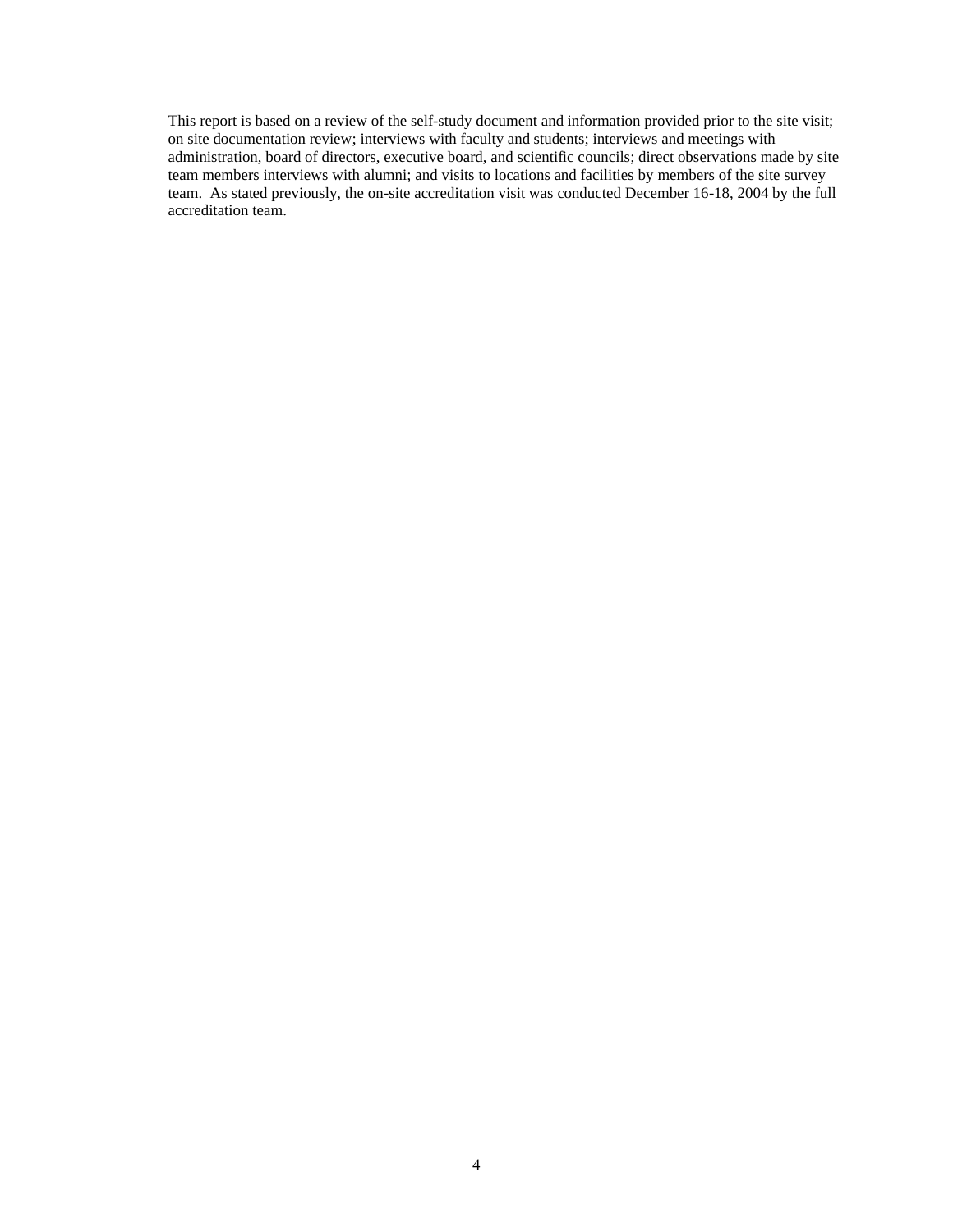## II. EVALUATION COMMITTEE

The President of St. Elizabeth University, Dr. Vladimir Krcmery, voluntarily invited an international team of five professionals to conduct an accreditation site visit. The evaluation committee consisted of the following experts:

Daniel J. West, Jr., Ph.D., FACHE, FACMPE, FAAMA Professor and Chairman Department of Health Administration and Human Resources University of Scranton 417 McGurrin Hall Scranton, Pennsylvania/USA 18510 Tel: +570-941-4126 Fax: +570-941-5882 E-mail: [westd1@scranton.edu](mailto:westd1@scranton.edu)

Peter Marks, Ph.D., MB, ChB, MRCP, MSc., MA, DCH Professor 1 Maxted Road London S.E. 15 4LL England Tel: +447885163086 Fax: +442074044814

Roberto Cauda, M.D., Ph.D. Professor Universita Callolica Del Sacro Cuore Instituto Clinica Malattie Infettive Largo A. Gemeli 8 Italy Mobil: +39-335-619-1069 Fax: +39063054519 E-mail: [rcauda@rm.unicatt.it](mailto:rcauda@rm.unicatt.it)

Ferenc Rozgonyi, M.D., Ph.D., DSc. Director and Chairman Semmelweis University Institute of Medical Microbiology P.O. Box 370 H – 1445 Budapest Hungary Tel/Fax: +36-01-210-2959 E-mail: [rozfer@net.sote.hu](mailto:rozfer@net.sote.hu)

Apostolos Georgopoulos, M.D. University of Vienna Dept. of Medicine I, Division Infectious Disease Allgemeines Krankenhaus Waehringer Guertel 18 – 20 1090 Vienna Austria Tel: +43-140-400 E-mail: [apostolos.georgopoulos@meduniwien.ac.at](mailto:apostolos.georgopoulos@meduniwien.ac.at)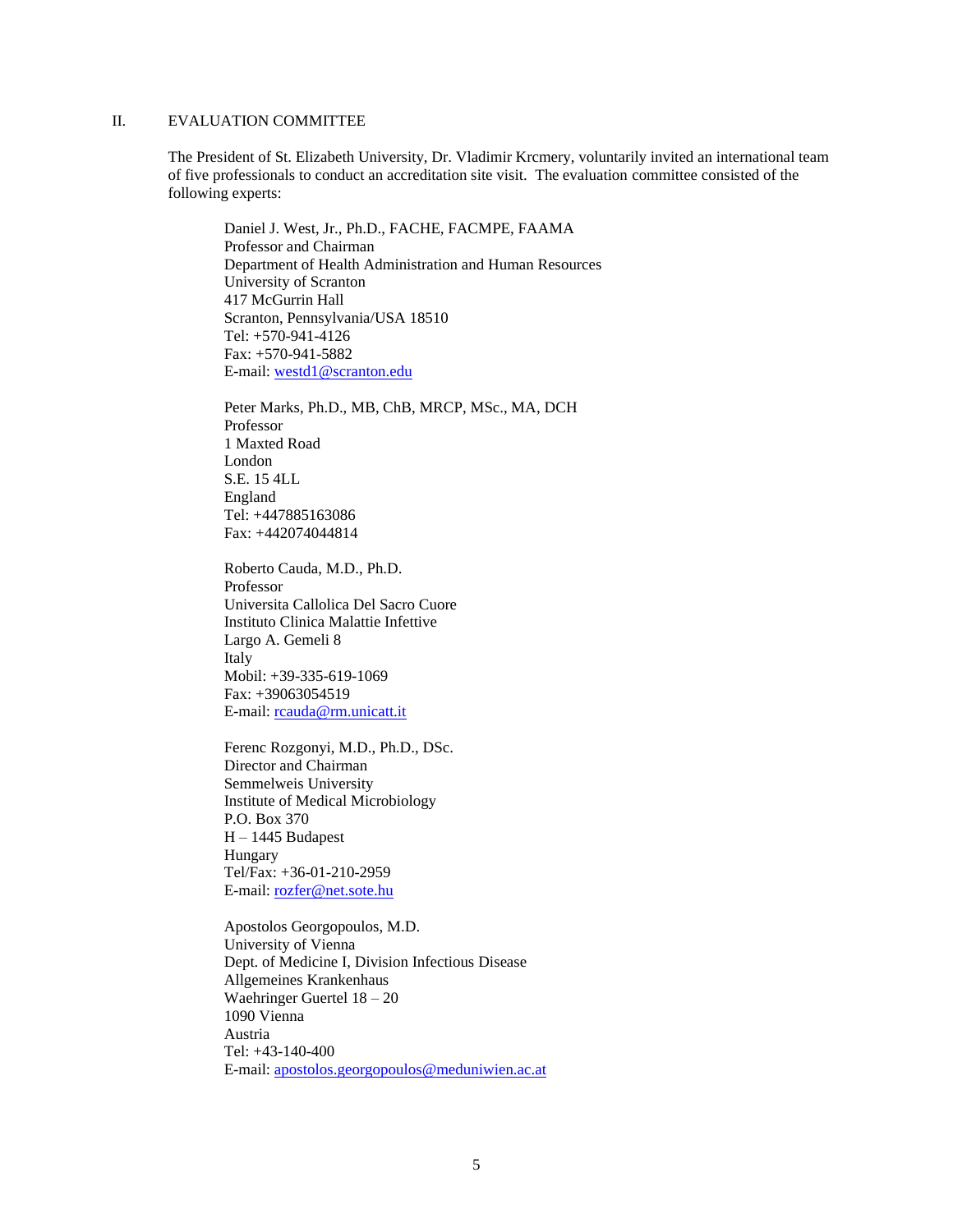Mrs. Selline O. Oketch, Ph.D. Dean Faculty of Arts and Social Sciences P.O. Box 621 57 00200 City Square Nairobi Kenya Tel: +254020891601-6, 254 020 890376, 0743 788 122 Fax: +254 020 891 084 E-mail: [sellineoketch@yahoo.com](mailto:sellineoketch@yahoo.com)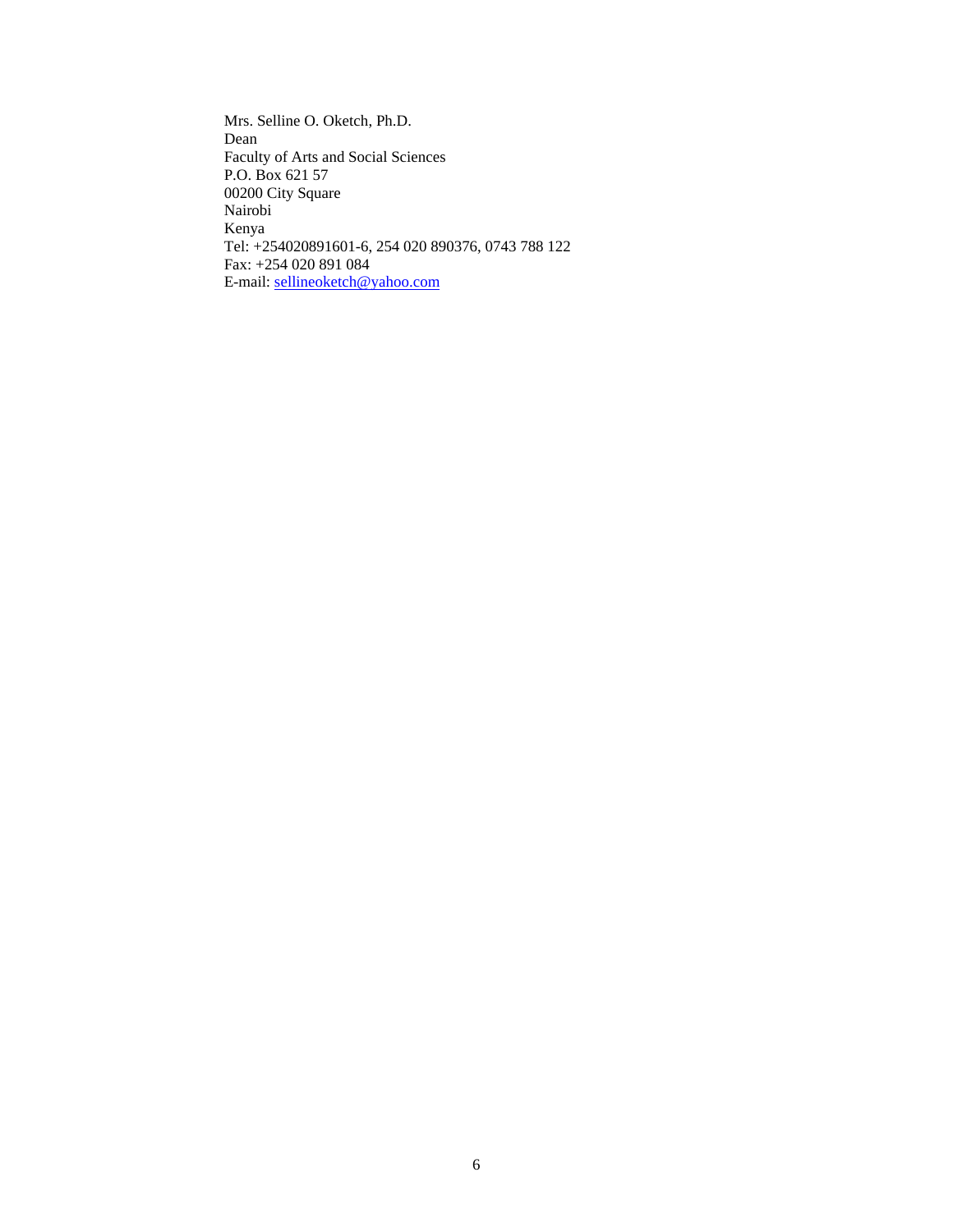### III. SITE VISIT

The accreditation site visit and evaluation was conducted at St. Elizabeth University on December 16-18, 2004. This was the first international accreditation site visit ever conducted at St. Elizabeth University. Pre-site visit meetings and consultations were held prior to the actual review and post-site meetings were held after the site visit. The site visit team met privately to discuss self-study documentation submitted in advance by the University, School and Programs. The team periodically conferred to review findings, strengths, concerns, conclusions and consultative recommendations. Meetings were conducted with academic officials, faculty, students, graduates and with members of the scientific council. Site visits were conducted to classrooms, laboratories, hospitals to verify resources and teaching facilities. The team visited facilities, faculty and programs at Presov (School of Health) and Nove Zamky (Nursing Program). Clinic sites in Cambodia, Uganda, Africa and the Ukraine were not visited but discussed and reviewed as part of the overall scope and mission of the university. The seat of St. Elizabeth University is in Bratislava and the site visit team examined the Rectorate and programs in Nursing, Laboratory Medicine, Clinical Research, Public Health and Social Work. Special meetings were held with the Executive Board, Deans, and Scientific Council to assess governance and administration. Departments of St. Elizabeth University of Health and Social Sciences included Social Work, Theoretical Discipline, Missionary Work, Nursing, Public Health, Clinical Research and Laboratory Medicine.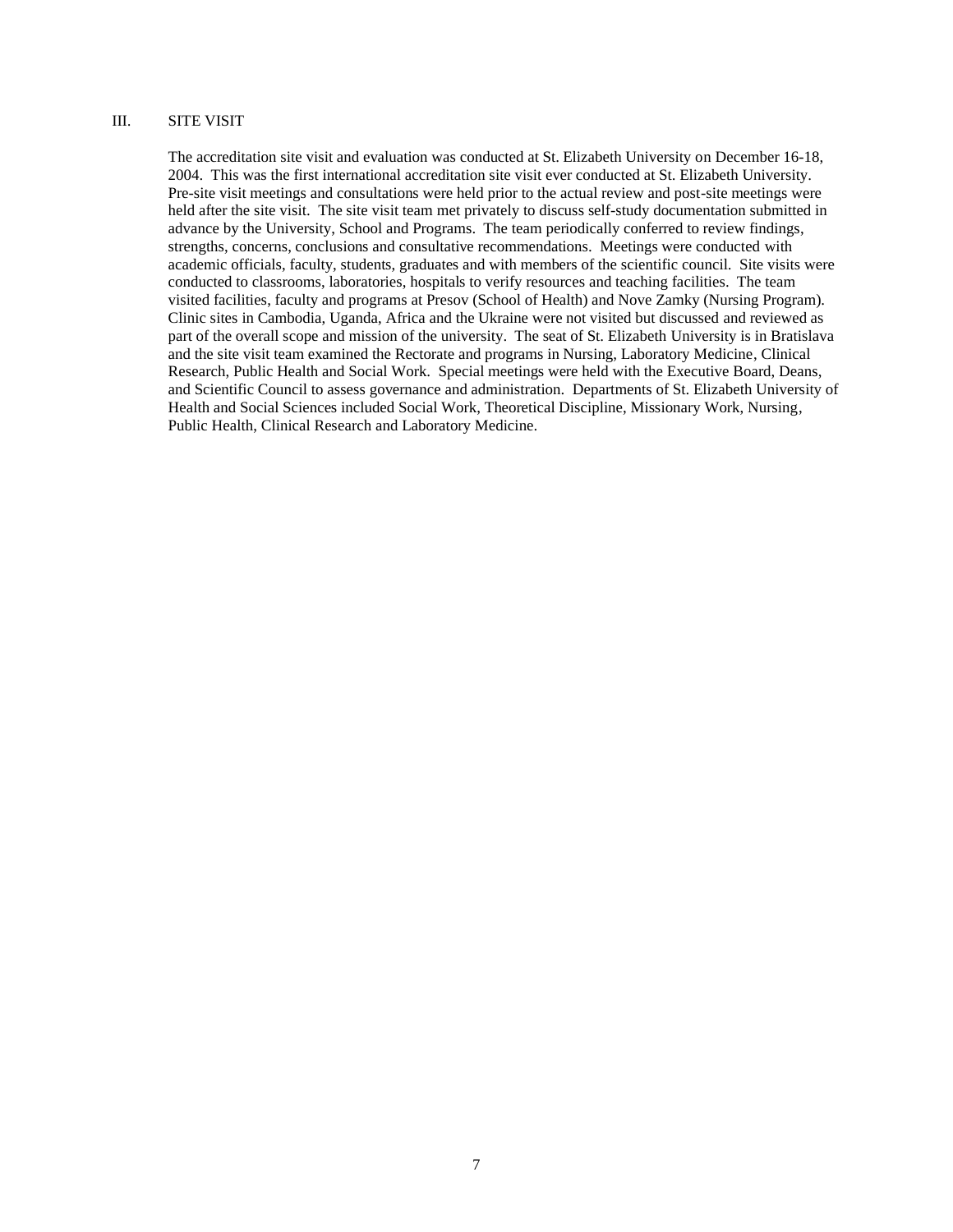### IV. EVALUATION FINDINGS AND OBSERVATIONS

#### A. General Information

St. Elizabeth University was incorporated as a non-profit organization in Bratislava on October 7, 2002 in accordance with Act No. 213/1997 of the Legal Code as amended. St. Elizabeth University has Bylaws, Articles of Incorporation and is Registered as a non-profit organization providing generally beneficial services such as education, training, research, scientific and technical services, information services in the field of nursing and social work, provision of social help and humanitarian care. The primary objective of the non-profit organization is operation of the School of Health and Social Work of St. Elizabeth University. The long term objective is the "… education of medical employees especially in the field of public health care and social work, nursing, physiotherapy, laboratory examination methods for domestic, state and church, as well as foreign catholic facilities and state and church social work facilities and missions abroad". Article III of the Bylaws further states that the organization:

> "…is active in the spirit of the Christian humanism with the orientation on the basic principles of the Christian healthcare ethics and disseminates the message of St. Elizabeth, the native of Bratislava, to serve the sick and poor irrespective of the race, nationality and religious orientation. Apart from this it also assumes the task to ensure the education, scientific upbringing and scientific research, as well as practical activities of the students of the above mentioned school in all three levels of the higher education and to guide the students of this school for higher education to the principles of the Christian ethics and humanism focusing on protection of life from its conception until dignified natural death, thus meeting the message of St. Elizabeth, the native of Bratislava, great personality of the European healthcare and social work. The Bylaws of the School of Health and Social Work of St. Elizabeth is an inseparable part of these Bylaws".

### B. St. Elizabeth University

St. Elizabeth has a President, Board of Directors, Academic Senate, Scientific Council, Vice Presidents, Financial Director and Deans of Departments. Each department has a Chief, Secretary, Location, Professors, Associate Professors and Assistant Professors. The main campus is located in Bratislava with satellite facilities in other cities such as Presov and Nove Zamky. Missionary and humanitarian activities are located in Uganda, Cambodia and Ukraine. There is a Faculty of Health and Social Work in Presov and a Faculty of Nursing in Nove Zamky. The University has primarily focused on a part-time student market.

The University has several recognized Departments with designated Faculties as follows:

- Department of Social Work (Bratislava)
	- 1 Chief
	- 1 Secretary
	- 7 Professors
	- 18 Associate Professors
	- 14 Assistant Professors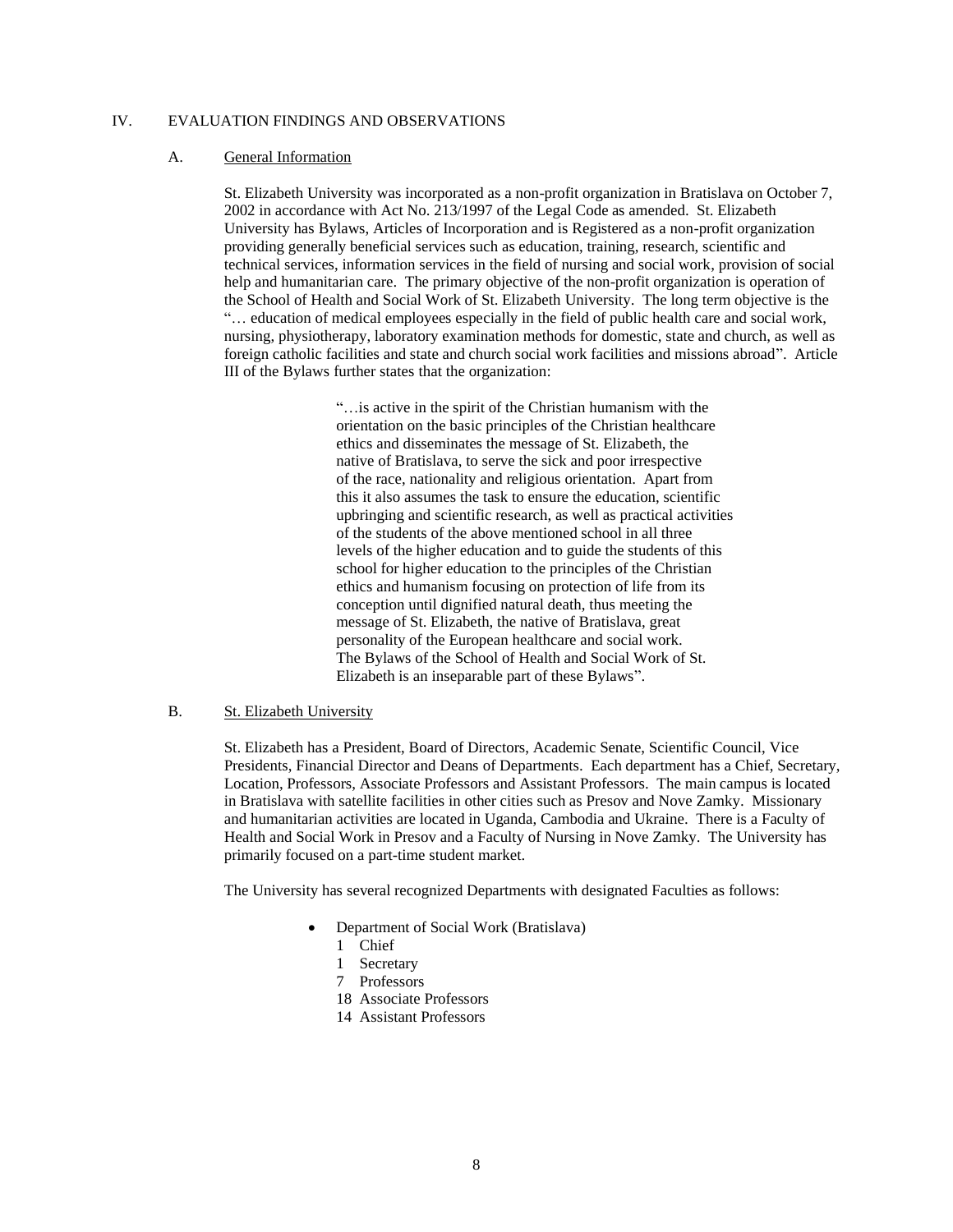- Department of Theoretical Disciplines
	- (St. Elizabeth Cancer Institute, Bratislava)
	- 1 Chief
	- 1 Secretary
	- 6 Professors
	- 9 Associate Professors
	- 6 Assistant Professors
- Department of Missionary Work
	- 1 Chief
	- 1 Secretary
	- 4 Professors
	- 5 Associate Professors
	- 10 Assistant Professors
- Department of Nursing
	- 1 Chief
	- 1 Secretary
	- 17 Professors
	- 15 Associate Professors
	- 11 Assistant Professors
- Department of Laboratory Medicine
	- 1 Chief
	- 1 Secretary
	- 14 Professors
	- 13 Associate Professors
	- 5 Assistant Professors
- Department of Clinical Research (In Process)
	- 1 Chief
	- 1 Secretary
	- 12 Faculty

The Executive Board has 5 members, there are 30 members of the Scientific Council, 4 Vice Presidents, 1 President of the University and 1 Financial Director. The University has been accredited by the National Accreditation Committee of the Slovak Republic in 2003 as follows:

| Programs                  | Degrees    |     |       |
|---------------------------|------------|-----|-------|
|                           | <b>BSc</b> | MSc | Ph.D. |
|                           |            |     |       |
| Nursing                   | Yes        | Yes | Yes   |
| <b>Medical Technology</b> | Yes        | Yes | Yes   |
| Social Work               | Yes        | Yes | Yes   |
| <b>Public Health</b>      | Yes        | Yes | Yes   |
| <b>Clinical Research</b>  | Nο         | Yes | Yes   |

Humanitarian projects and missions are primarily focused on health and social work in third world countries in Subsaharian Africa and Southeastern Asia. In 2004 there were 1546 students in BSc/MSc programs of study and 41 students in Ph.D. programs. Tuition is 200 USD per semester. Each year over 1000 student applications have been received. The University has developed a Joint Program of Public Health in Tropical Infection Control leading to a Master Degree (MSc). This program of study supports humanitarian projects and requires 2 academic years of study (4 semesters).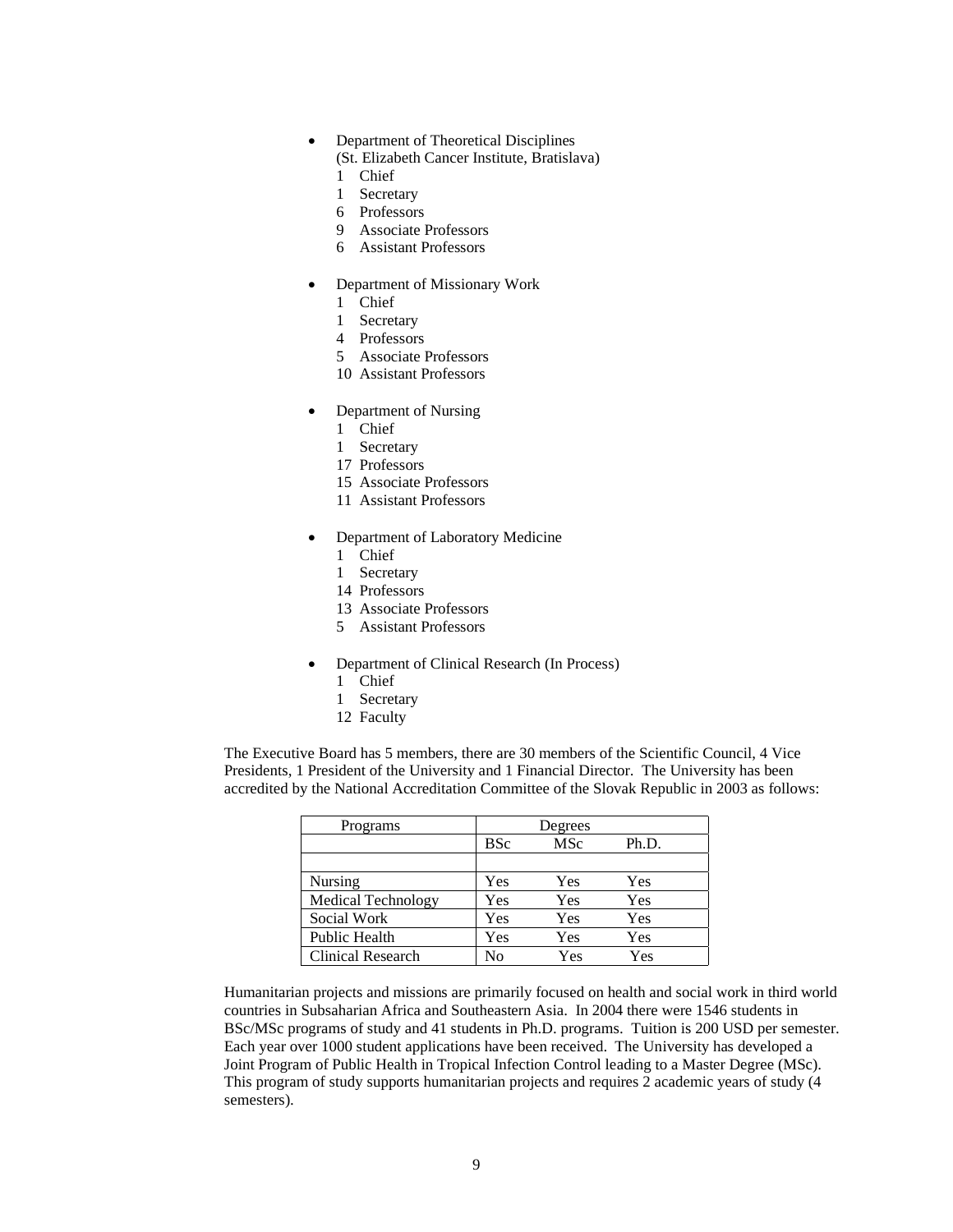## C. Observations

St. Elizabeth University is a very young private university with a main location in Bratislava. The need for private universities in the Slovak Republic is evident along with public universities. St. Elizabeth has a very clear mission and purpose that differentiates itself from other more established universities. However, given the number of universities in the Slovak Republic competition for quality students will be an issue in the future. A novel feature is that students contribute to their education by paying tuition each semester. Such an approach underscores the importance of meaningful contribution and investment in educational endeavors.

The mission focuses on graduate and undergraduate education in the applied health professions and sciences. Curricula appear to be well conceived and developed with detailed syllabi, course content, acceptable course sequencing, and assignment of qualified faculty. Programs of study are structured and organized. Evidence of student, faculty and course evaluation exists.

This new private university is legal in form and structure according to Slovak Republic laws. Leadership exists in the current administrative and management team. Governance is evident in the board of directors and scientific council. A focus on humanitarian efforts and missionary work makes St. Elizabeth University unique. There is a strong sense of culture among faculty and students. The mission, purpose and goals of the University are clearly stated understood throughout the organization and among faculty and students. The leadership and vision provided by Dr. Vladimir Krcmery is positive, focused, and directional. Under the direction of Dr. Krcmery this University should be able to enhance quality education, advance research and scholarship, facilitate international collaboration and address humanitarian issues of significance.

Evidence of financial and administrative support exists along with acceptable facilities, equipment and supplies to ensure quality education. The University is academically organized and appears to be functional in form and structure. Given the short period of operation as a University it is difficult to assess if the mission, goals and objectives are being realized; however, the educational goals are appropriately focused on teaching, service, scholarship and research. Current outcome assessment and evaluation data was not available given the short period of operation.

Specific observations include:

- 1. Program leadership exists along with qualified faculty to teach subjects.
- 2. Faculty have practical experiences and background to bring into the classroom setting.
- 3. Students appear to have access to faculty, both part-time and full-time.
- 4. Students, in appropriate areas, have input into University activities and policies.
- 5. There is a method and process for evaluating all courses and faculty.
- 6. A method exists to handle student complaints.
- 7. Curriculum appears designed to prepare students for their careers.
- 8. Faculty appear to incorporate contemporary topics into course content.
- 9. Curriculum includes a body of knowledge, understanding, skills and values relevant to designated programs of study for BSc, MSc, and Ph.D. degrees.
- 10. Curriculum includes relevant and realistic integrative and applied experiences throughout the program of study.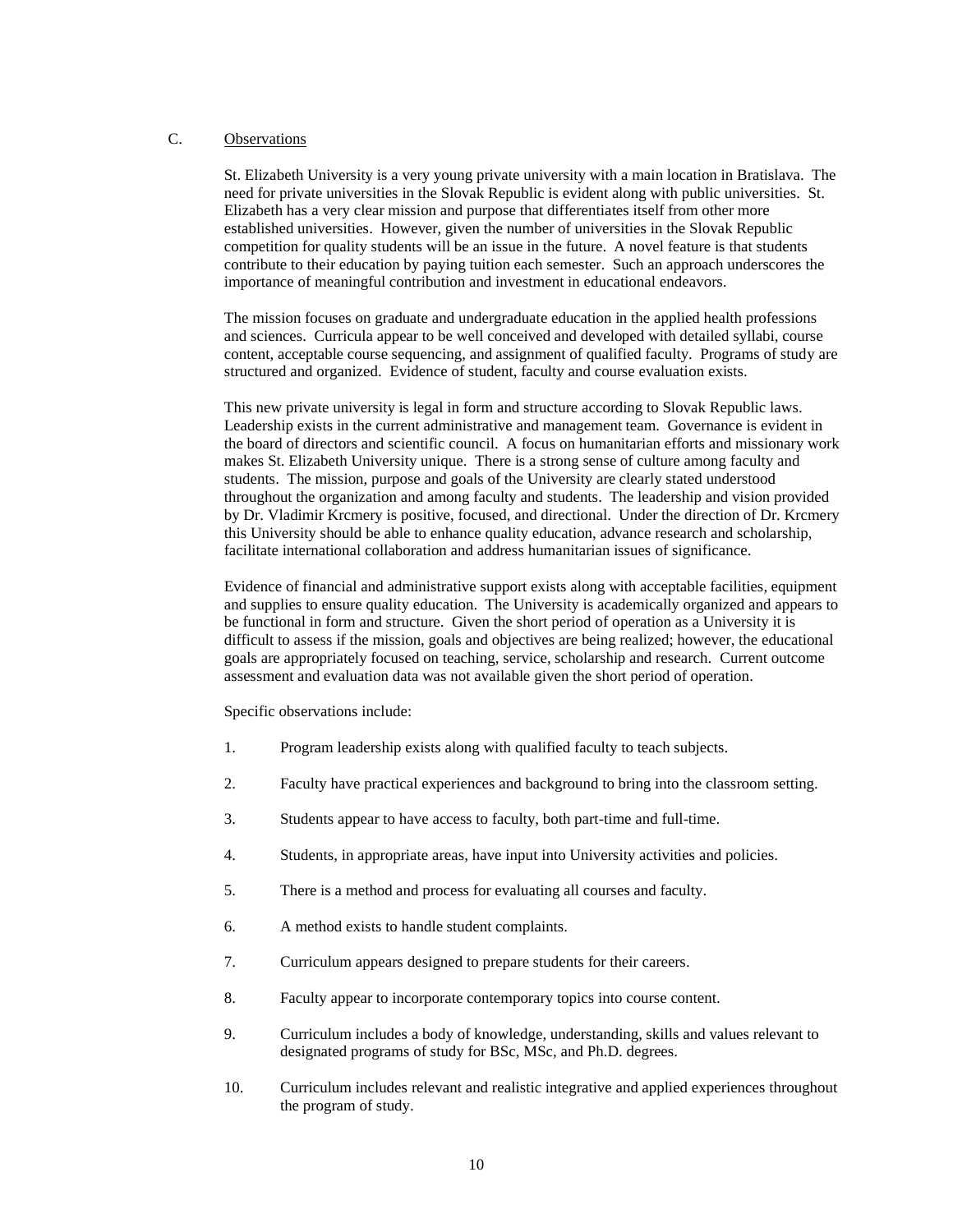- 11. The complement, involvement and qualifications of faculty are sufficient to ensure integrity of the curriculum and quality of education.
- 12. The University has clear admission criteria.
- 13. The University has criteria for grading, awarding degrees and specifying content in the curriculum.
- 14. University organization allows for identification and resolution of problems and issues.
- 15. Faculty governance exists within all academic units/departments.
- 16. Faculty responsibilities are designated and evaluated on a consistent basis.
- 17. Criteria exists for promotion of faculty.
- 18. Faculty have demonstrated research and scholarship reflected in their CVs.
- 19. Some faculty have a well documented record of scholarship and/or professional achievement; other faculty need to develop a stream of research appropriate to the stage of their academic career.
- 20. The site team noted high levels of faculty enthusiasm and camaraderie.
- 21. Scientific and research productivity appears strong for some faculty in a young and newly established private university.
- 22. Principles of academic freedom are clearly understood, supported and appreciated by faculty and administration.
- 23. Appropriate policies and procedures exist to guide students and faculty.
- 24. The mission of the University is clearly stated.
- 25. The University embraces diversity and multiculturalism.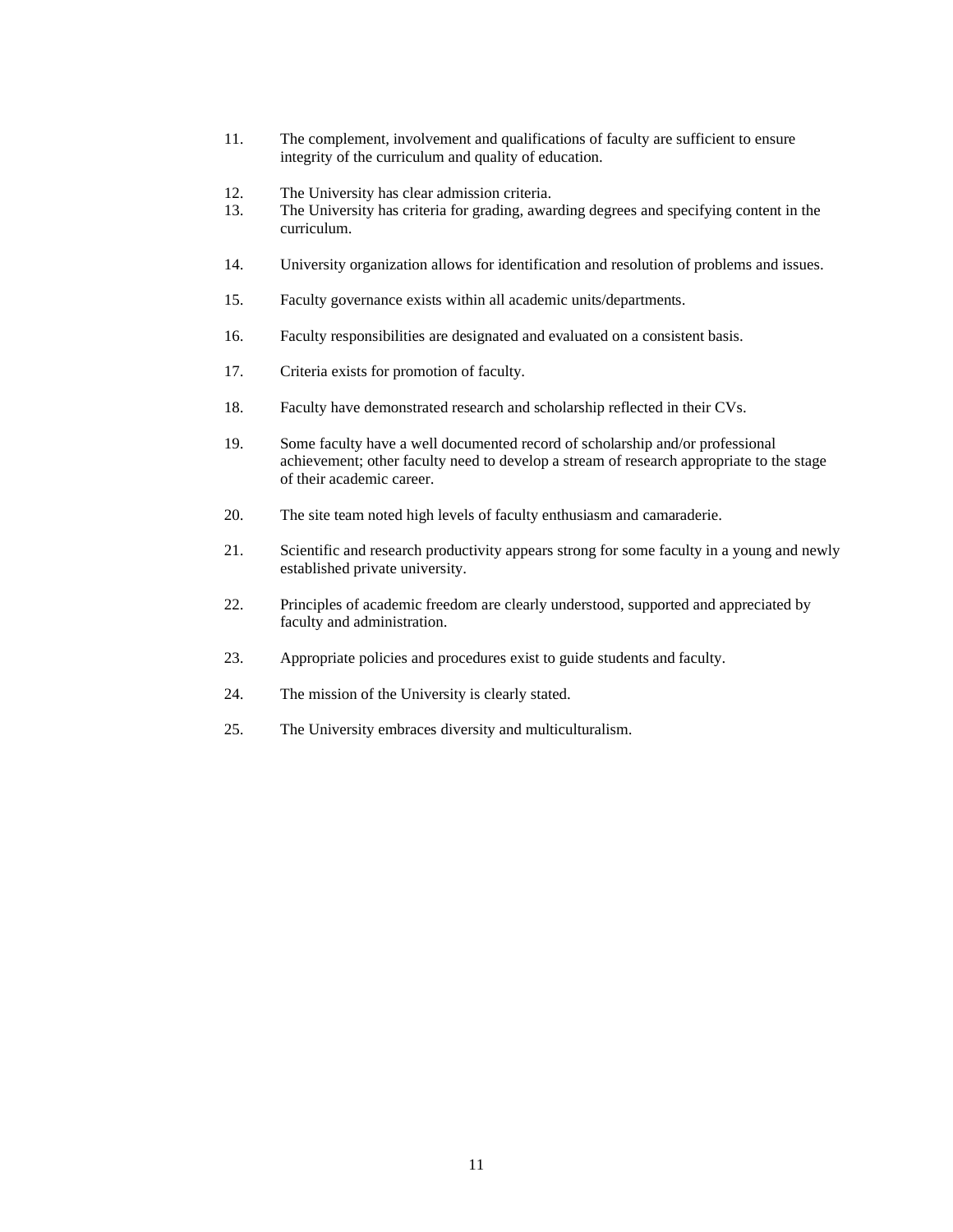### V. RECOMMENDATIONS

- 1. Process and outcome evaluation should be systematically conducted to measure attainment of goals, objectives, and mission of the University.
- 2. Key benchmarks (metrics) should be established for purposes of quality improvement, measuring progress, and setting future direction.
- 3. The University should continuously assess the external environment for opportunities and threats and develop a strategic planning process that incorporate multiple stakeholders.
- 4. The level of financial support required to sustain future development and make improvements to facilities and equipment is unclear.
- 5. Current allocated space for the university appears adequate for the present enrollment but future demands for space require enrollment management and faculty planning.
- 6. The number of computers and computer laboratories should be increased; faculty and student access to the internet should be expanded especially for research and scholarship.
- 7. Programs of study should specify competencies to be acquired and outcomes to be achieved in addition to areas of knowledge to be acquired.
- 8. Articulation agreements should exist in writing with health services organizations and agencies external to the University.
- 9. Information about the University and programs of study needs to be disseminated to the general public, employers, and other interested parties as part of an overall marketing plan.
- 10. Reasonable accommodation for disabilities should be encouraged, supported and documented.
- 11. The University will demonstrate efforts to recruit well-qualified students so that the mission is achieved.
- 12. Efforts should be made to increase enrollment of full-time and part-time students especially in locations outside of Bratislava.
- 13. Methods and processes to improve academic quality should be measurable and subject to outcome evaluation.
- 14. Diversity management and multiculturalism should be part of the curriculum in all programs of study, especially given the mission and objectives of the University.
- 15. Career and academic advising should be documented in the academic record.
- 16. Student retention and attrition should be monitored especially with part-time professional students, as well as services to support adult learners.
- 17. Career paths of graduates should be monitored, especially in Presov and Nove Zamky, as a basis for continuous improvement and to determine use of education in the profession.
- 18. The University should gather outcome data on job placement rates and other indicators related to the workplace and adult satisfaction with their education.
- 19. A process for handling formal student complaints should exist, along with grievance procedures and dispute resolution methods.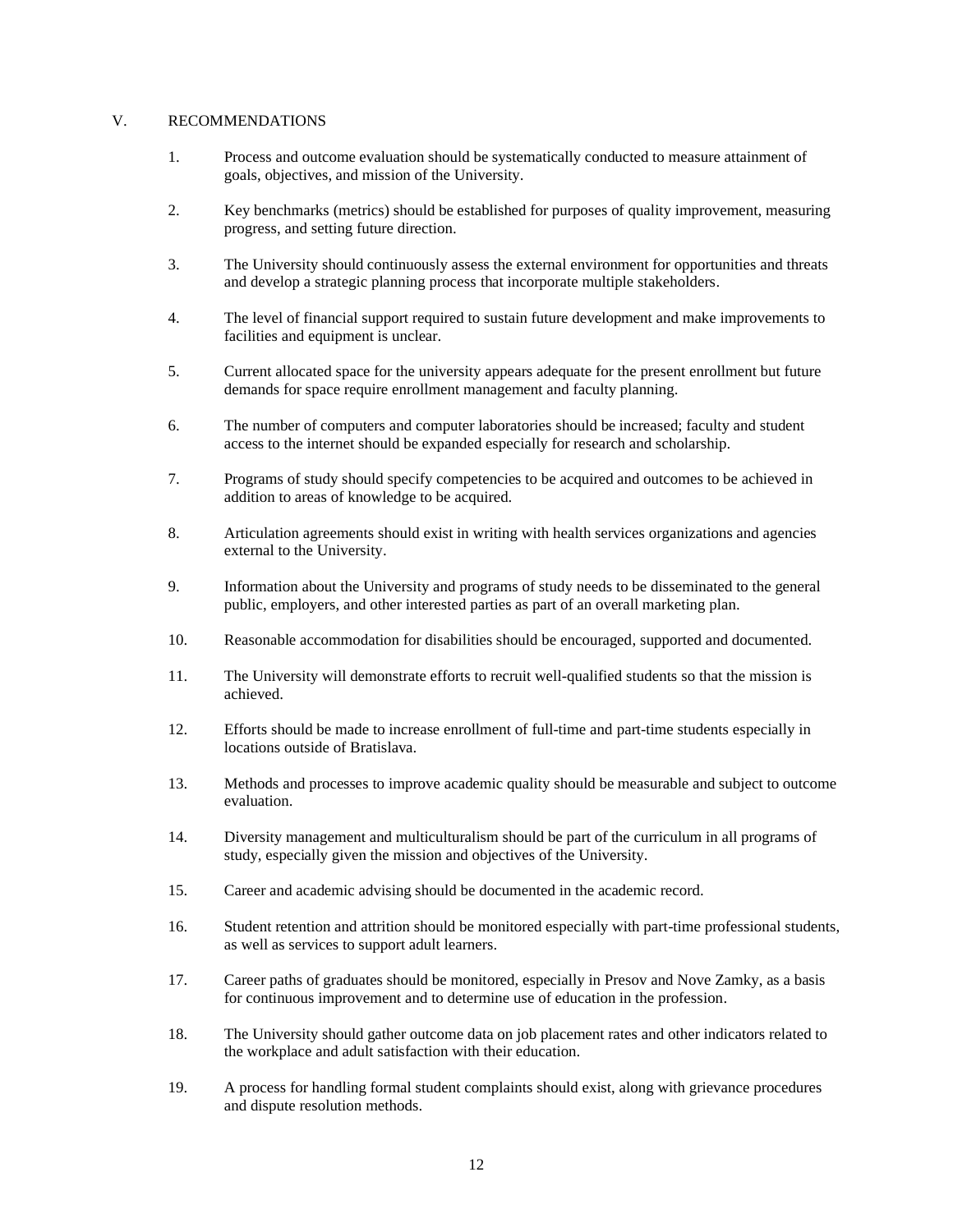- 20. Faculty must demonstrate how courses are evaluated and feedback integrated into the curriculum, and how evaluation data is used to improve and/or modify course content and methods.
- 21. All course syllabi should state course behavioral objectives, reading requirements, performance expectations, grading criteria, and course requirements.
- 22. The curriculum for all programs of study should include integrative and applied experiences that demonstrate students' ability to draw upon and apply covered material throughout the program of study.
- 23. Faculty should participate in defining faculty needs and in recruiting faculty to teach in programs in accordance with University policy.
- 24. There should be a systematic plan for faculty development in teaching, scholarship and research.
- 25. Faculty will demonstrate a record of scholarship and/or professional achievement appropriate to the stage of their academic career.
- 26. Faculty should demonstrate how they draw upon community and professional service activities in their teaching.
- 27. Departments and academic programs should assess and re-evaluate how outcome assessment data is being used for continuous quality improvement in the quality of education for students.
- 28. All faculty research should be reviewed for the ongoing protection of human subjects and human rights.
- 29. Educational activities in third world countries should be evaluated to demonstrate how they relate to mission and to demonstrate effectiveness and appropriateness.
- 30. Both the vision and mission of the University should be clearly articulated and understood by all employees and students.